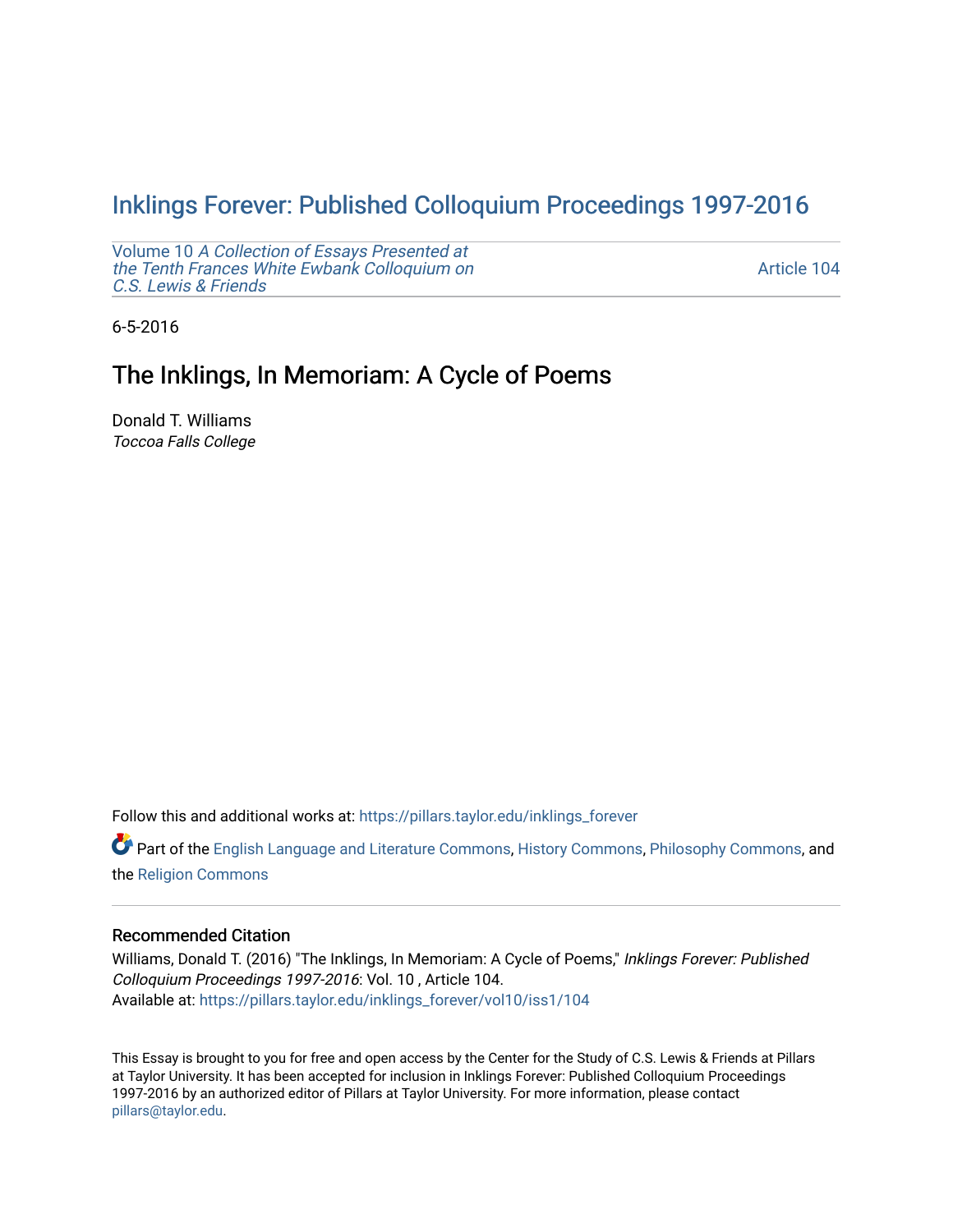# The Inklings, In Memoriam: A Cycle of Poems

# Cover Page Footnote

These poems are excerpted from Stars through the Clouds: The Collected Poetry of Donald T. Williams (Lynchburg: Lantern Hollow Press, 2012), and used by permission.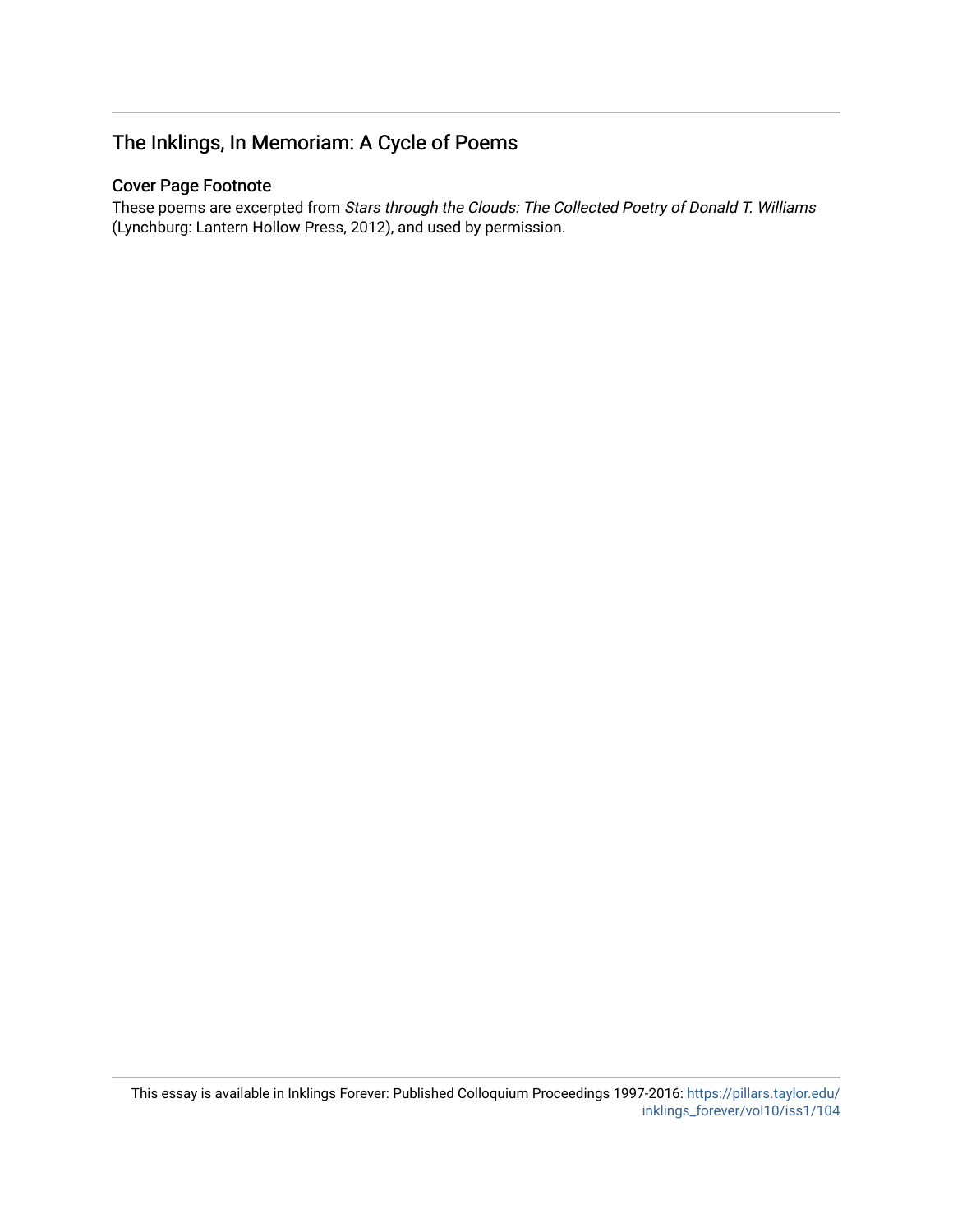# **THE INKLINGS, IN MEMORIAM: A Cycle of Poems**

by Donald T. Williams

Donald T. Williams, PhD, is R. A. Forrest Scholar and Professor of English at Toccoa Falls College. He is the author of books of Inklings scholarship such as *Mere Humanity: G. K. Chesterton*, *C. S. Lewis, and J. R. R. Tolkien on the Human Condition* and (with Jim Prothero) *Gaining a Face: the Romanticism of C. S. Lewis*. His poetry has appeared in *Christianity and Literature*, *The Windhover*, *The Rolling Coulter*, and other publications. His latest book is *Deeper Magic: The Theology behind the Writings of C. S. Lewis*.

These poems are excerpted from *Stars through the Clouds: The Collected Poetry of Donald T. Williams* (Lynchburg: Lantern Hollow Press, 2012), and used by permission.

# **I THE GRAVE OF C. S. LEWIS**

## **Holy Trinity Church, Headington Quarry, OXFORDSHIRE**

There was a marble slab, the evidence Of burial, with writing on the stone Which said, "Men must endure their going hence." The mind that had restored my mind to sense Was there reduced to elemental bone; There was a marble slab, the evidence. That well of wisdom and of eloquence Was now cut back to just one phrase alone, Which said, "Men must endure their going hence." No monument of rich magnificence Stood fitting one who had so brightly shone; There was a marble slab. The evidence That plain things have their power to convince Was in that simple block with letters strewn Which said, "Men must endure their going hence." The weight of time was focused there, intense With wrecked Creation's universal groan: There was a marble slab, the evidence, Which said, "Men must endure their going hence."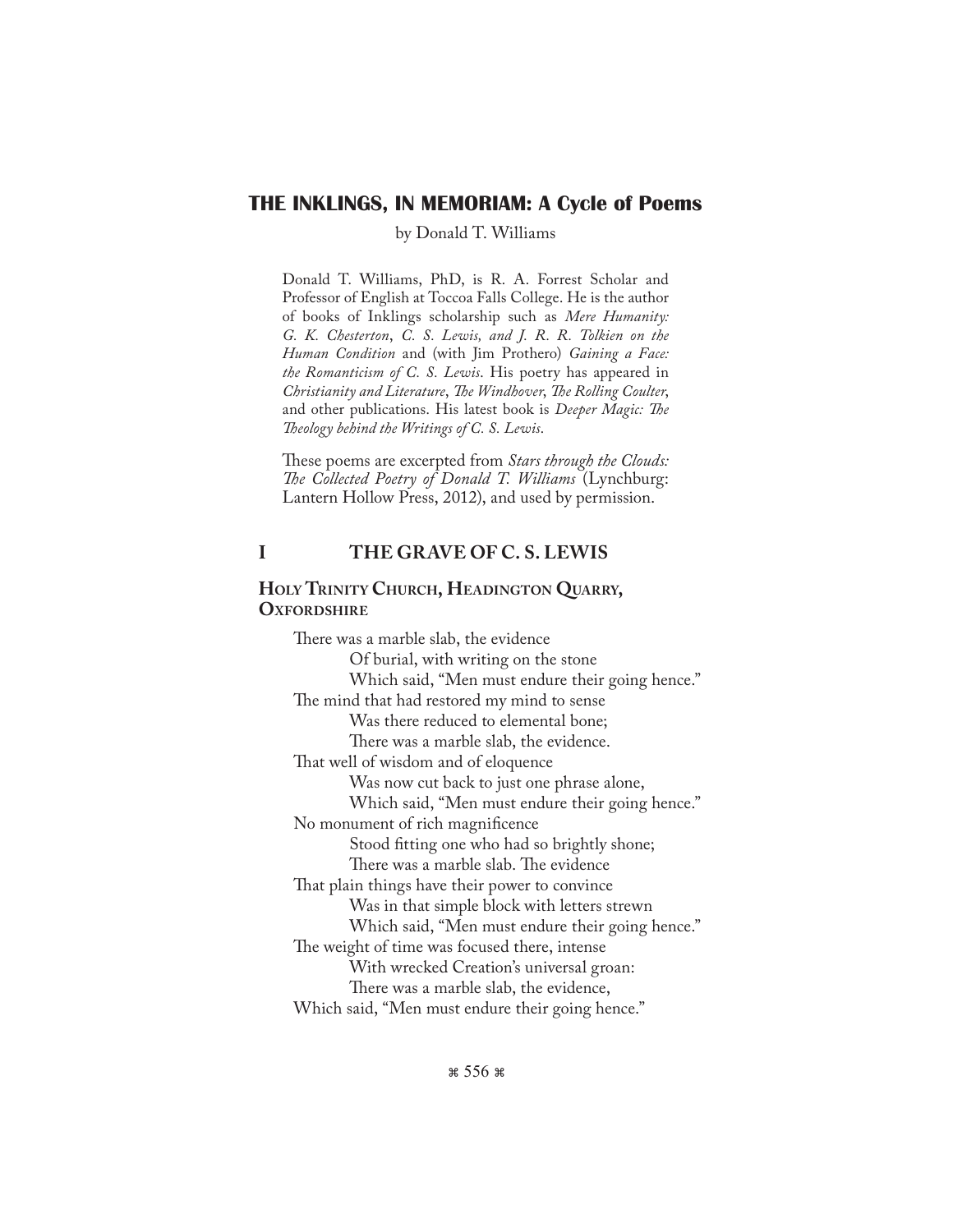### **II SENSUCHT**

When the fog obscures the outlines of the trees But breaks to show the sharpness of the stars And the blood feels sudden chill, although the breeze Is warm, and all the old internal scars From stabbing beauty start to ache anew; When mushrooms gather in a fairy ring And every twig and grass-blade drips with dew And then a whippoorwill begins to sing; When all the world beside is hushed, awaiting The sun as if it were his first arising And you discover that, anticipating, You've held your breath and find the fact surprising: Then all the old internal wounds awake. The pain is sweet we bear for beauty's sake.

### **III SENSUCHT II**

God knows no shame in what He will employ To win a wandering sinner back again. Thus, C. S. Lewis was surprised by joy. A childish garden made to be a toy Of moss and twigs upon a biscuit tin? God knows no shame in what He will employ. The silly garden helped him to enjoy The real ones, made him want to enter in. Thus, C. S. Lewis was surprised by joy. Not Athens (first), Jerusalem, or Troy, But Squirrel Nutkin's granary and bin? God knows no shame in what He will employ. When Balder the beautiful was dead, destroyed, The voice that cried it came into his ken; Thus, C. S. Lewis was surprised by joy. But pagan legend! Could *that* be the ploy? Somewhere the path to Heaven must begin. God knows no shame in what He will employ; Thus, C. S. Lewis was surprised by joy.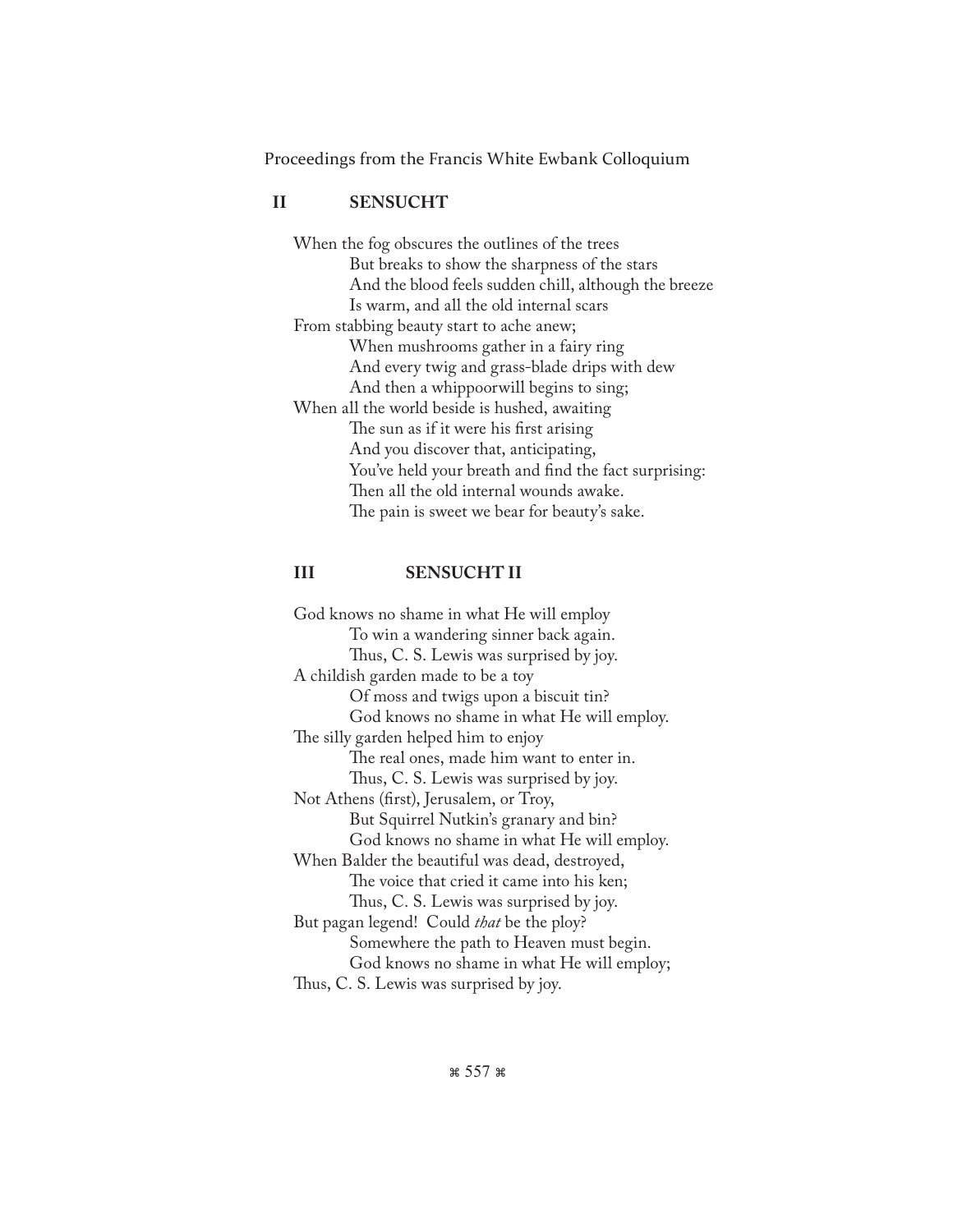#### INKLINGS FOREVER X

#### **IV TO J. R. R. TOLKIEN**

 On a day when Fall's first leaves were flying And the wind was howling and geese were crying And clouds were black and the sun was hiding, Word first came, on dark wings riding. "Tolkien is dead,"

 Was all they said, And left us crying.

 He heard by light of star and moon The Elven songs and learned their tunes. He had long walks with them, and talks, Beneath the swaying trees in June.

 Dwarf-mines deeply delved he saw Where Mithril glittered on the walls And mighty kings wrought wondrous things And reigned in hollow, torch-lit halls.

 To forests wild and deep he went And many lives of men he spent Where leaves of years fall soft like tears, Listening to the speech of Ents.

 In lofty halls of men he sat Or rustic rooms of bar-man fat; In hobbit holes, heard stories told By an old man in a wizard's hat.

 With magic words of dark and light And days of doom and coming night And magic rings and hoped for spring, He wrought the record of his sight. . . .

 In Beowulf's bold fleet he sailed, With Gawain the Green Knight beheld; By Beortnoth's side he stood and cried And hordes of pagan Danes he felled, "Will shall be sterner, heart the bolder, Spirit the greater as our strength fails!'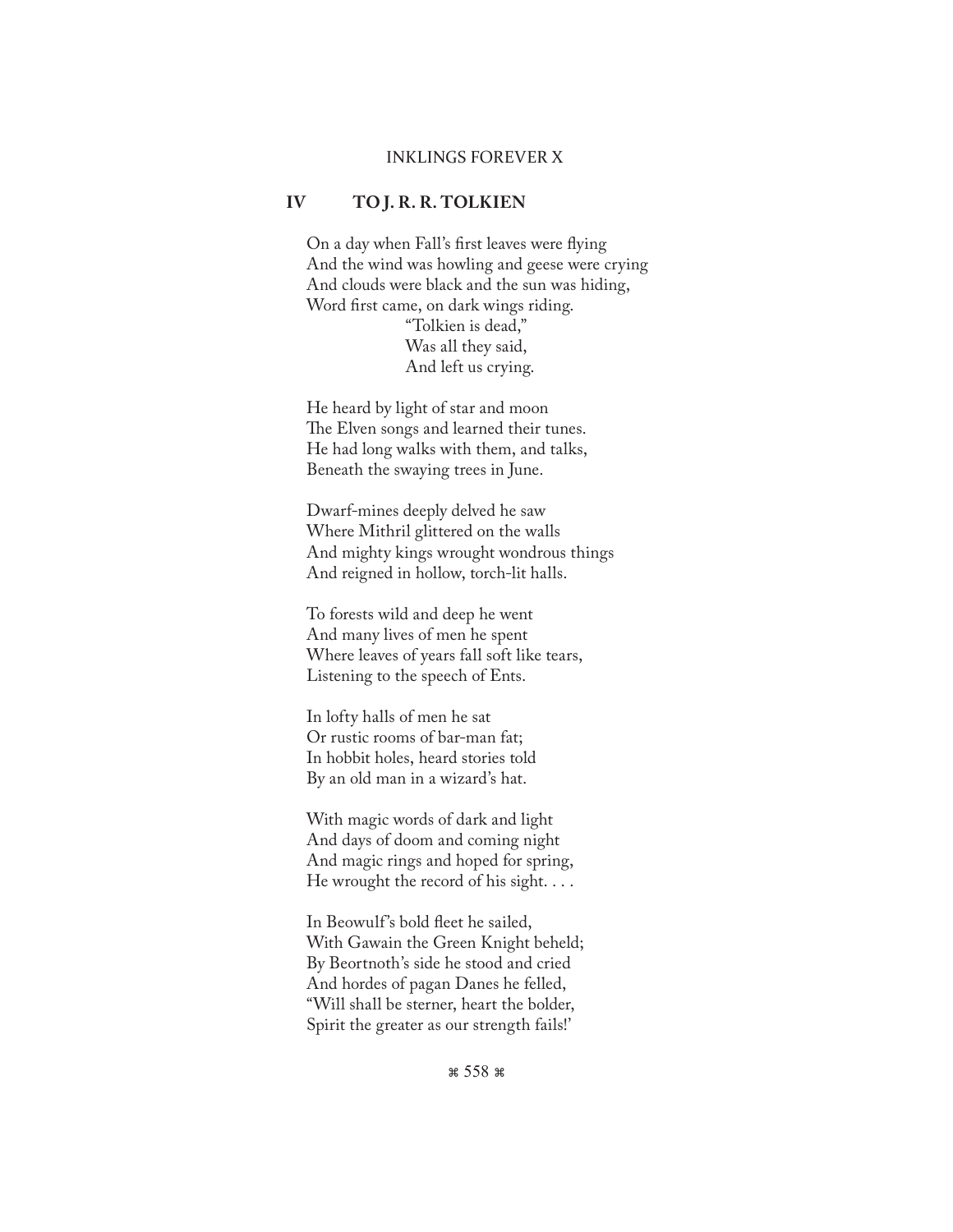On a day when Fall's first leaves were flying And the wind was howling and geese were crying And clouds were black and the sun was hiding, Word first came, on dark wings riding. "Tolkien is dead," Was all they said, And left us crying.

### **V A GLIMMER OF HOPE**

When Bilbo Baggins ran off down the road Without a hat or pocket handkerchief Or even proper time to say, "Good bye," Did Smaug, asleep in his usurped abode, Dream of Burglars stealing from the Thief? Did Sauron shudder without knowing why? The hobbit, Gandalf later said, was *meant* To find the Ring: a thought to bring relief To Frodo's mind when it was asking, "Why?" Iluvatar had left at least that glint For them to spy.

## **VI ARAGORN, SMELLING THE NIPHREDIL IN PARTH GALEN, THINKETH ON ARWEN**

 Thou wert not there by trail or stream Beneath the green, tree-filtered light; Thou wert not there but as a dream Remembered from the night.

 Thou wert not there by stream or trail But as a vision sweet and fair. I tried to take thy hand, but failed, Clasping only air.

 And will I ever know thee as my wife, Or will the future leave us both behind? How can this valley be so full of life Yet feel so empty, lacking only thine?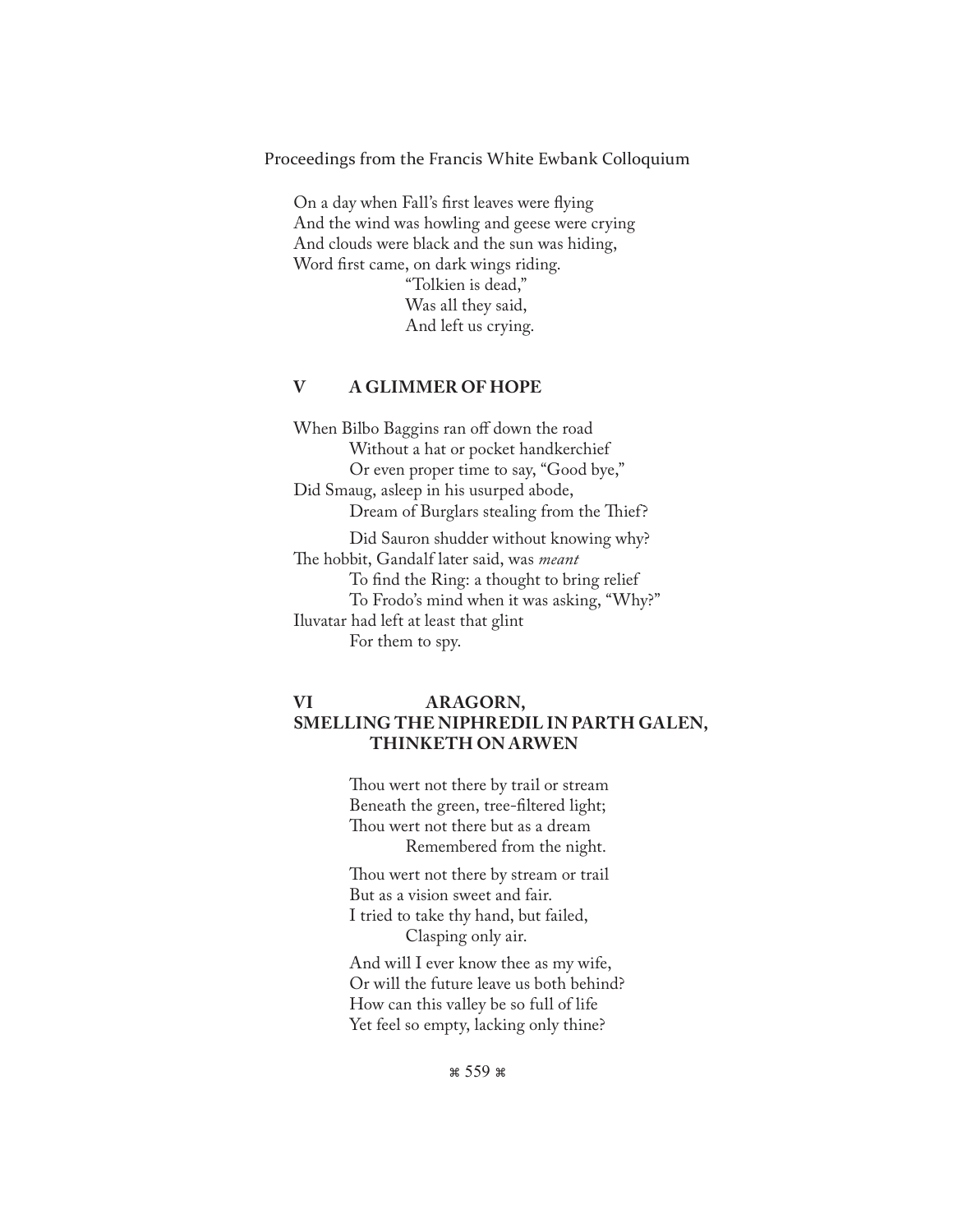#### INKLINGS FOREVER X

 Thou wert not there by glade or glen Except as memory and desire That burns as strongly now as when It first sprang into fire.

 Thou wert not there by glen or glade Save as desire and memory: Memory that will never fade While life is left to me

 And will I ever know thee as my wife, To tip each other that sweet cup of wine? How can this valley be so full of life Yet feel so empty, lacking only thine?

 Full soon the long, hard road of grief and strife Resumes. For now, that destiny is mine.

## **VII LOTH LORIEN**

 From silver trunk the golden leaf Blows through the old abandoned fief, For Time, the robber and the thief, Has brought the hidden realm to grief: The wonder is withdrawn. Now far beyond the Western Sea The merry folk have gone to be Naught but a fading memory In Caras Galadon.

 For untold years Galadriel Did weave her magic and her spell. Nor warg nor orc nor dragon fell Could enter the enchanted veil Until it was withdrawn. Now in the once protected Wood The Evil mingles with the Good— Foul things that never could have stood In Caras Galadon.

Now through the hushed and chilling air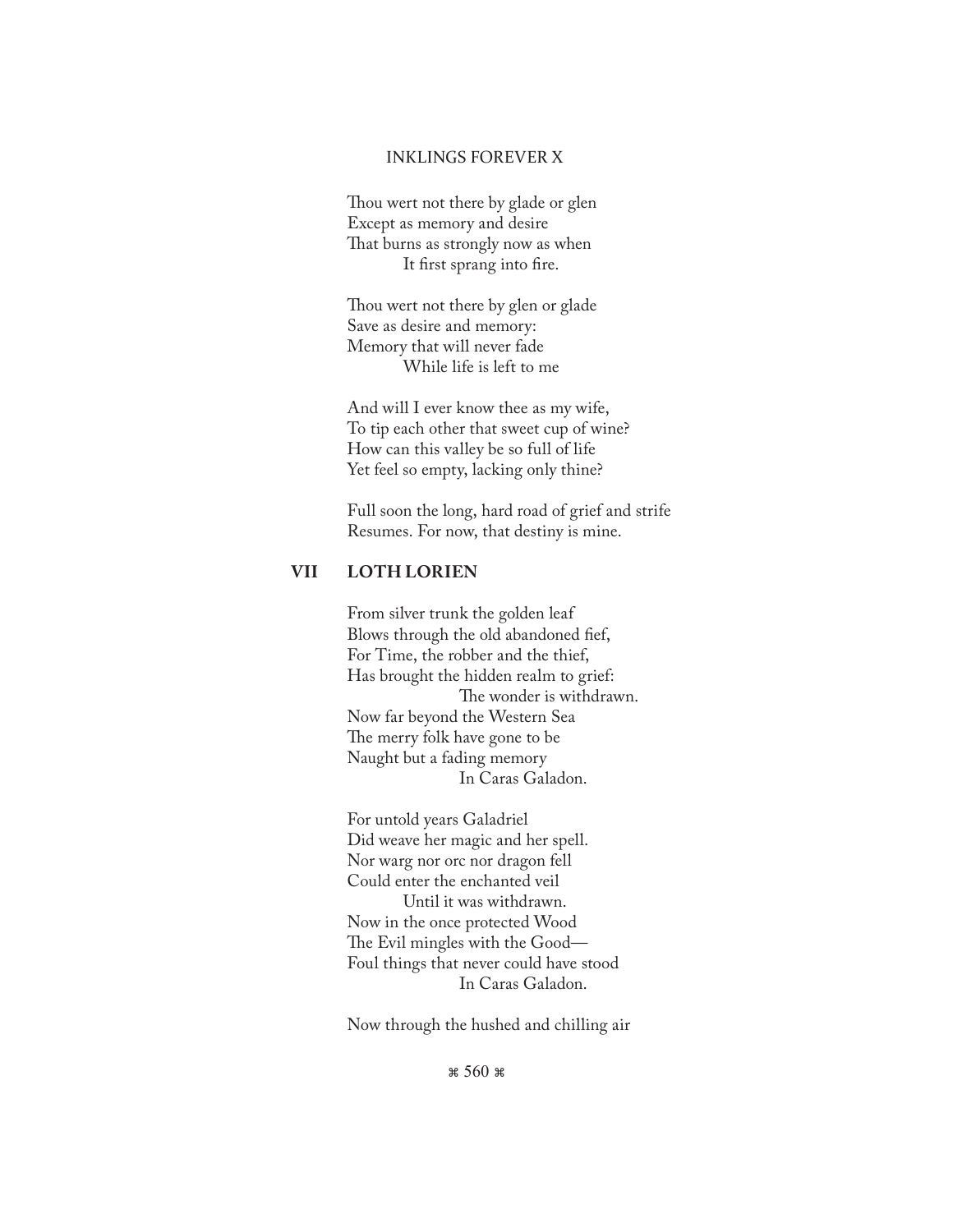There rings no voice of minstrel fair, No melody of sweetness rare, No magic words beyond compare; The music is withdrawn. The happy sound of harper's glee Sounds only far beyond the Sea. The rasping raven's symphony Fills Caras Galadon.

 In Cerin Amroth, Arwen's tomb Lies hidden in the gathering gloom. The niphredil no longer bloom. She sleeps within that narrow room, All memory withdrawn. The sons to Aragorn she bore: They come to mourn her there no more. They sleep beneath the marble floor Of cold and deep Rath Dinen, far From Caras Galadon.

 A lonely wanderer passes by; He sees there is no shelter nigh. The stars are twinkling in the sky. He groans, and on the ground doth lie Within his cloak withdrawn. The leaves are rustling on high. It seems to him they softly sigh A sad lament—he know not why— In Caras Galadon.

### **VIII THE QUEST MOTIF**

#### **What Lewis and Tolkien Knew, but Peter Jackson Does Not**

 Snaking out across the vast expanse Of History and Legend lies a trail, The footing treacherous, the markings pale, And peril lies in wait for those who chance To travel it. But if they can advance, And if their luck and courage do not fail,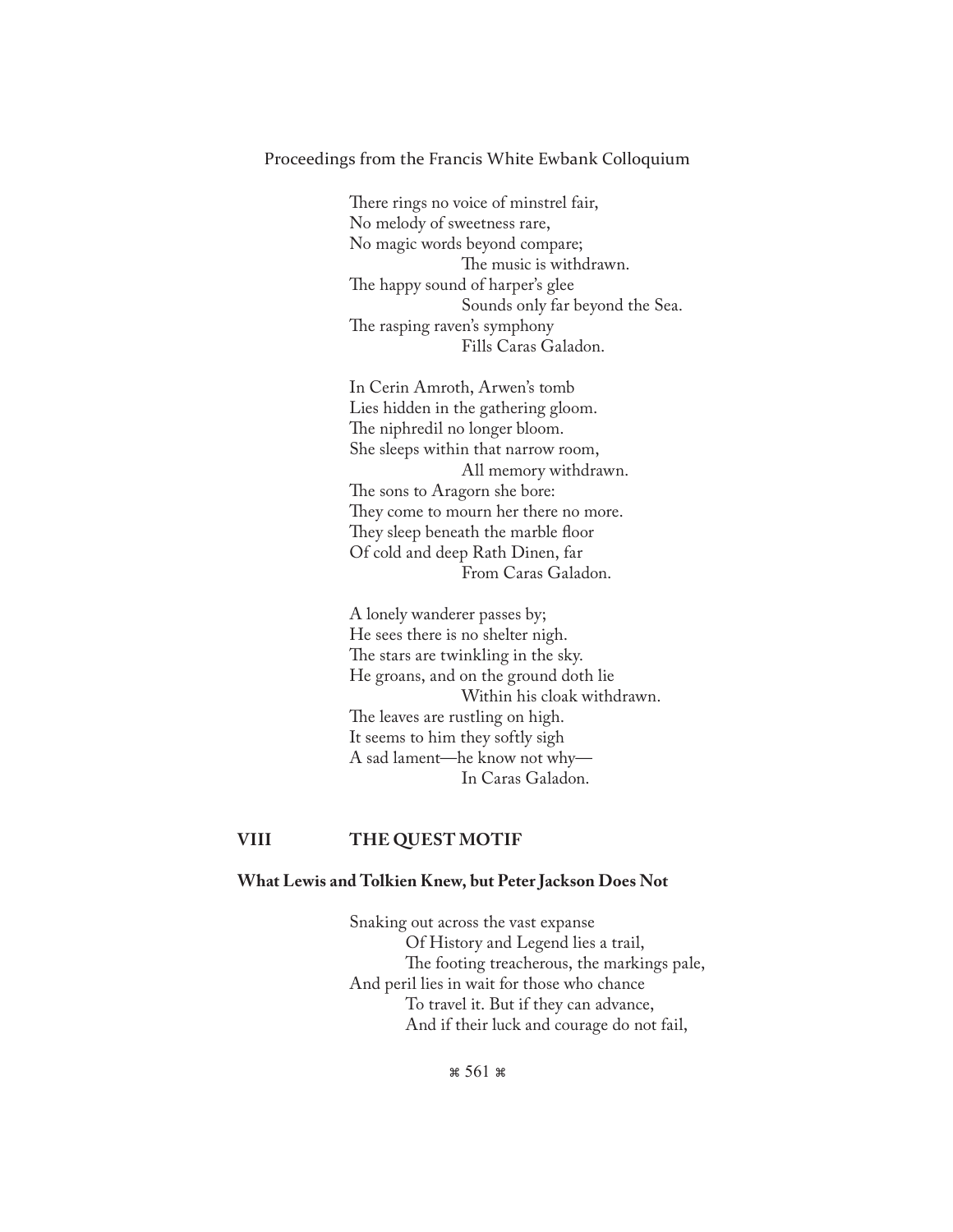#### INKLINGS FOREVER X

 They may emerge into a mystic vale And find the magic realm of fair Romance.

The landscape's always changing. There is no Map that can be trusted once you swerve Aside; you only compass is your quest. If, true to friend, implacable to foe, You're faithful to the Vision that you serve, You'll find that country which the Muse has blessed.

## **IX TO CLYDE S. KILBY**

### **A**

I wandered through the silent trees Of fair Loth Lorien, At Cerin-Amroth saw the leaves Blow o'er the tomb of Arwen.

I wandered North to Rivendell, To Elrond's homely halls, And watched as evening shadows fell On long deserted walls.

Then West I turned, past hill and tree, Til I stood by the shore. But Cirdan was gone, and elves to the sea Down Anduin sail no more.

## **B**

And I have stood as tall as a king On a hill top windy and bare And drunk the air of a Narnian spring When no one else was there.

And I have seen Cair Paravel And stood by Aslan's Howe, But where the king was none could tell For no one goes there now.